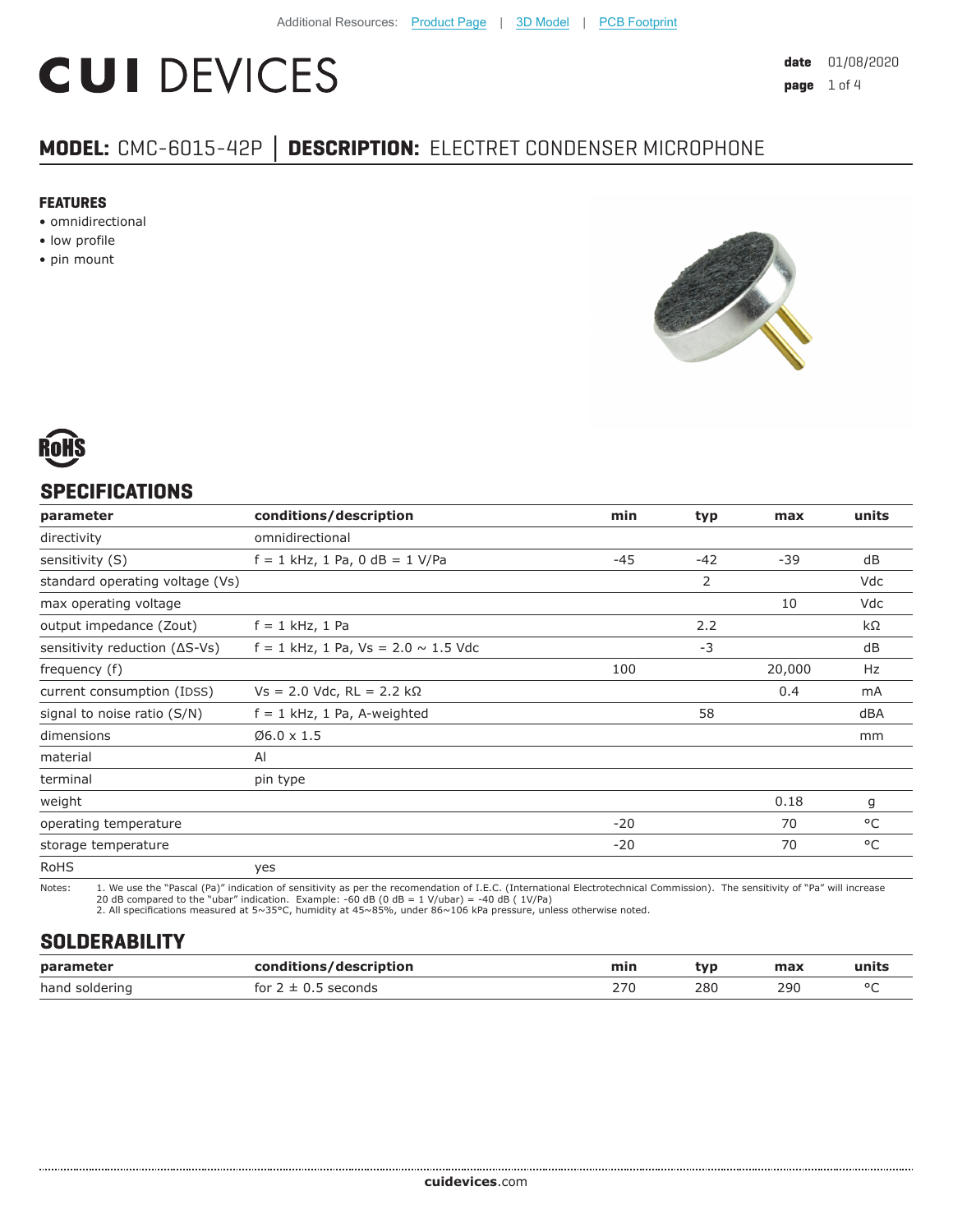#### **MECHANICAL DRAWING**





### **FREQUENCY RESPONSE CURVE**



#### **MEASUREMENT CIRCUIT**

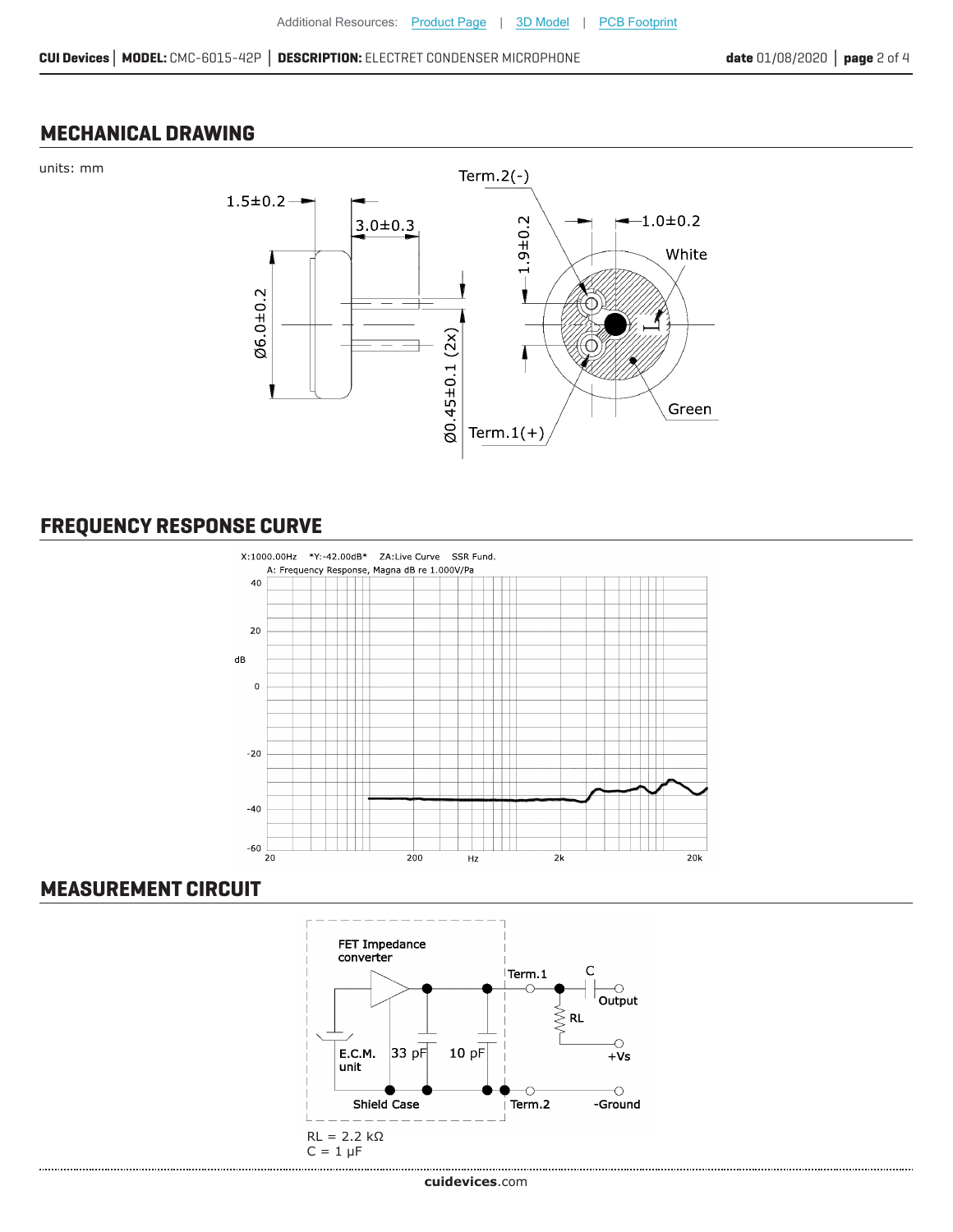#### **PACKAGING**

units: mm

.....................

Inner Box Size: 100 x 100 x 8 mm Middle Box Size: 205 x 106 x 52 mm Outer Box Size: 230 x 230 x 270 mm Inner Box QTY: 100 pcs per box Middle Box QTY: 1,000 pcs per box Outer Box QTY: 10,000 pcs per box